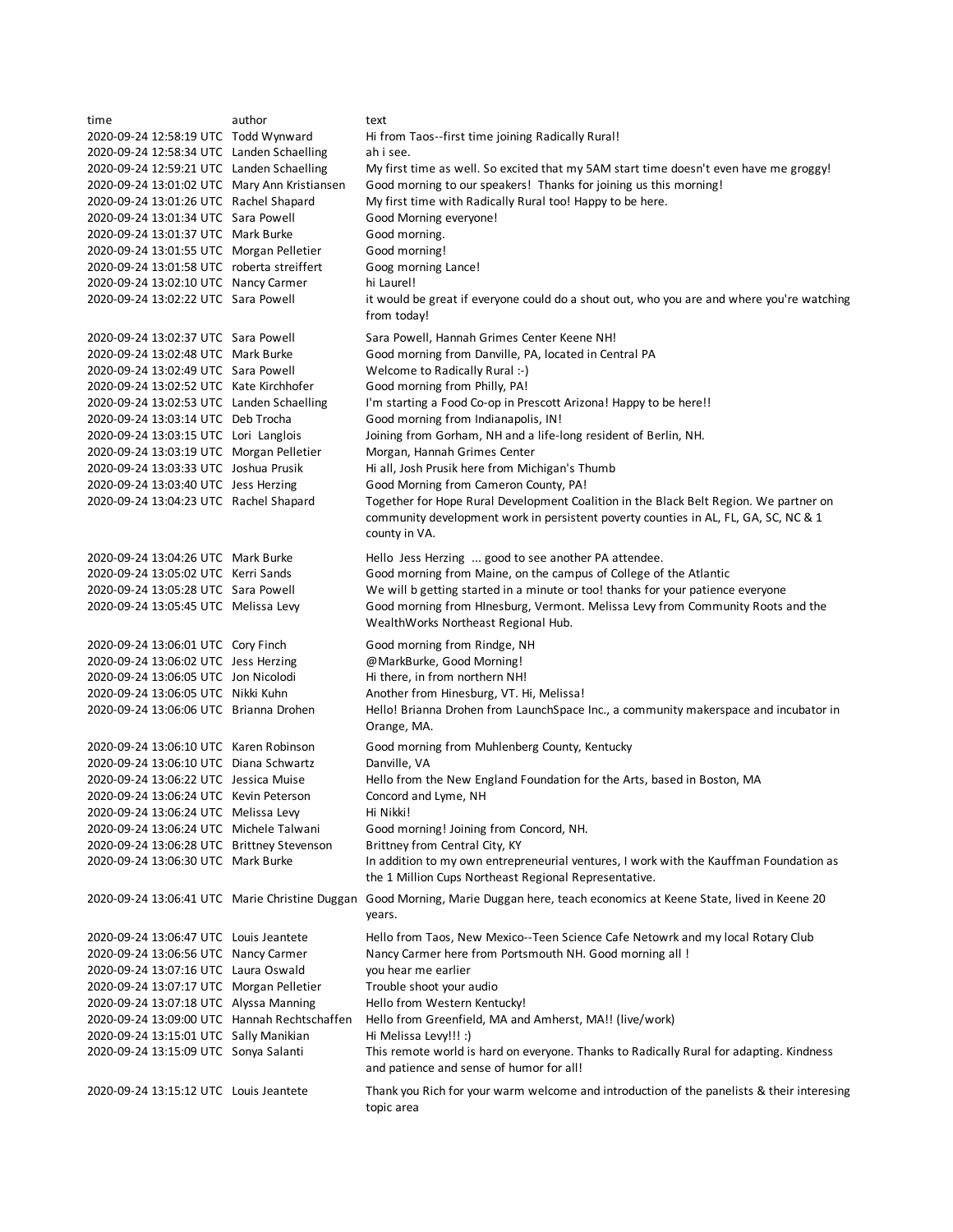| 2020-09-24 13:15:33 UTC Sally Manikian<br>2020-09-24 13:15:52 UTC Melissa Levy<br>2020-09-24 13:16:33 UTC Sally Manikian<br>2020-09-24 13:17:21 UTC Kyle Wilber<br>2020-09-24 13:18:28 UTC Michael Jones<br>2020-09-24 13:18:59 UTC Rich Grogan<br>2020-09-24 13:19:16 UTC Michael Jones<br>2020-09-24 13:21:40 UTC Kerri Sands<br>2020-09-24 13:22:12 UTC Lisa Sieverts                                                                                                                                             | Hey Laurel!! LNH!! :)<br>Hey Sally! I saw Bridget on too!<br>yes!! Bridget is here too.<br>Good to see you Rich.<br>Are the panel speakers names and organizations listed somewhere?<br>I'll be sure to share that out after the sessions Michael -<br>Thank you<br>Laurel you are doing a great job with no slides and with dogs - very easy to follow!<br>LOL<br>2020-09-24 13:22:39 UTC Marie Christine Duggan Laurel Adams' New America loans sound great! I was wondering (perhaps I missed this)<br>what the range of the amounts lent is.                                                                                    |
|----------------------------------------------------------------------------------------------------------------------------------------------------------------------------------------------------------------------------------------------------------------------------------------------------------------------------------------------------------------------------------------------------------------------------------------------------------------------------------------------------------------------|-------------------------------------------------------------------------------------------------------------------------------------------------------------------------------------------------------------------------------------------------------------------------------------------------------------------------------------------------------------------------------------------------------------------------------------------------------------------------------------------------------------------------------------------------------------------------------------------------------------------------------------|
| 2020-09-24 13:22:57 UTC Laurel Adams<br>2020-09-24 13:23:25 UTC Laurel Adams<br>2020-09-24 13:23:39 UTC Sally Manikian<br>2020-09-24 13:24:54 UTC Kevin Peterson<br>2020-09-24 13:25:49 UTC Rich Grogan<br>2020-09-24 13:26:18 UTC Sally Manikian<br>2020-09-24 13:26:59 UTC Nikki Kuhn                                                                                                                                                                                                                              | These are microloans, \$50,000 and under.<br>Hey LNH '16!!<br>Heeeeey Laurel! And no, two puppies at once is a BAD IDEA.<br>LNH '07, best class ever<br>2020-09-24 13:25:41 UTC Marie Christine Duggan I missed it--where is this Cambridge?<br>NY.<br>Uh huh, sure, Kevin Peterson<br>Laurel - the NHSaves energy efficiency program plans call out the need to develop<br>additional workforce. The state needs more contractors that can conduct energy audits,<br>install insulation and other energy efficiency measures. Could be some opportunities to<br>partner with the NHSaves efforts and your loan for new businesses. |
| 2020-09-24 13:27:38 UTC Laurel Adams<br>2020-09-24 13:27:44 UTC Marie Christine Duggan Got it, NY!<br>2020-09-24 13:27:55 UTC Michele Talwani<br>2020-09-24 13:28:32 UTC Sally Manikian                                                                                                                                                                                                                                                                                                                              | 2020-09-24 13:27:06 UTC Marie Christine Duggan Where is this Cambridge of 7,000 people?<br>Sounds great Nikki, let's connect on this Laurel@redc.com<br>Old school BCE LNH '08! :)<br>I've been really impressed by what you're doing in Cambridge! I have a project involving<br>the high school and an archaeological site so I've been tracking some of this really great<br>locally-led projects from the outside.                                                                                                                                                                                                              |
| 2020-09-24 13:28:58 UTC Kevin Peterson<br>2020-09-24 13:30:40 UTC Sonya Salanti<br>2020-09-24 13:30:43 UTC Louis Jeantete<br>2020-09-24 13:31:21 UTC Sonya Salanti                                                                                                                                                                                                                                                                                                                                                   | What were the funding sources for the 'community' infrastructure, like septic and parking?<br>Such amazing work. Very inspiring.<br>Does Hubbard Hall own the Freight buildings or lease them out?<br>@btw all you can mute a speaker yourself by clicking on the speaker icon<br>2020-09-24 13:31:23 UTC Marie Christine Duggan So great that local breweries dot our northeastern landscape! I never imagined that when I<br>travelled through Germany in 1984 and enjoyed brew in every community.                                                                                                                               |
| 2020-09-24 13:31:36 UTC Landen Schaelling<br>2020-09-24 13:31:57 UTC Lisa Sieverts<br>2020-09-24 13:32:18 UTC Laura Oswald<br>2020-09-24 13:33:14 UTC Kate Kirchhofer<br>2020-09-24 13:34:01 UTC Lisa Sieverts                                                                                                                                                                                                                                                                                                       | Thanks Sonya<br>Sonya Salanti Wow! what a great feature.<br>thanks Rich<br>Wow! Impressive that this was volunteer run.<br>Amazing project<br>2020-09-24 13:34:21 UTC Marie Christine Duggan So inspiring! Makes me think of some of the empty buildings in our own outlying towns<br>around Keene                                                                                                                                                                                                                                                                                                                                  |
| 2020-09-24 13:34:35 UTC Mary Ellen Nose<br>2020-09-24 13:39:11 UTC Mary Ellen Nose<br>2020-09-24 13:39:23 UTC Lance Willard<br>2020-09-24 13:39:50 UTC Lance Willard<br>2020-09-24 13:40:31 UTC Mary Ellen Nose<br>2020-09-24 13:40:51 UTC Lance Willard<br>2020-09-24 13:41:09 UTC Lance Willard<br>2020-09-24 13:41:19 UTC Mary Ellen Nose<br>2020-09-24 13:44:34 UTC Molly Taflas<br>2020-09-24 13:45:03 UTC Louis Jeantete<br>2020-09-24 13:45:35 UTC Sally Manikian<br>2020-09-24 13:48:15 UTC Morgan Pelletier | Sarah - amazing<br>Lance Willard - where are you located in OH<br>yes<br>north eastern<br>I'd love to connect with you at some point. I'm in SEO<br>about 45 minutes west of Pittsburgh<br>Lwillard@columbianaohio.gov<br>thnak you<br>Thank you Laura. That was an excellent overview!<br>Yes<br>Go Fort Kent!! I come up to race the Can Am Crown sled dog races every year for the past<br>10 years.<br>Thank you Laura, for your patience! We are happy to see you are up and running! :)                                                                                                                                       |
| 2020-09-24 13:49:05 UTC Laura Oswald                                                                                                                                                                                                                                                                                                                                                                                                                                                                                 | Thanks for your patience with my tech difficulties!                                                                                                                                                                                                                                                                                                                                                                                                                                                                                                                                                                                 |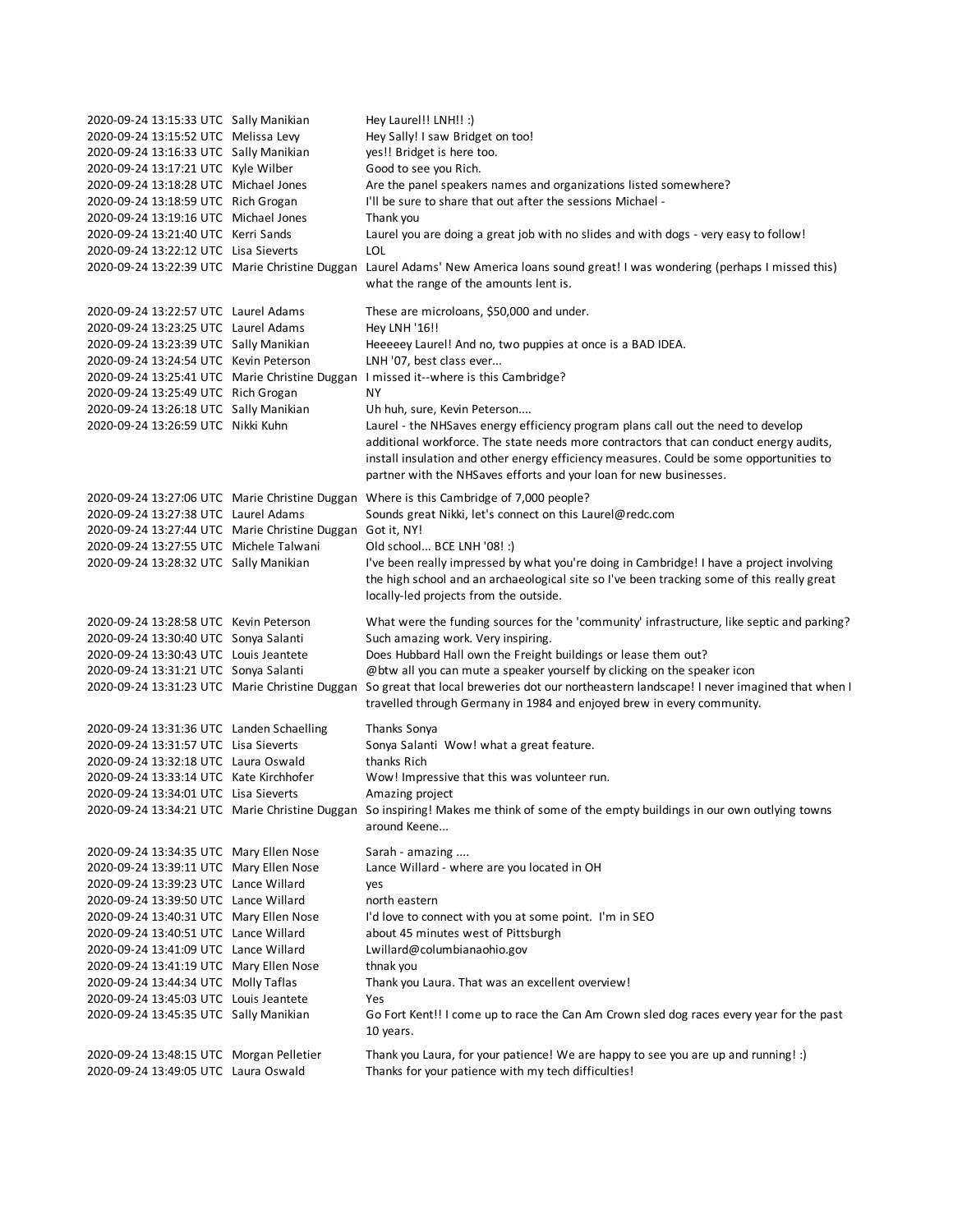| 2020-09-24 13:50:54 UTC Debra Martin   | Mary Ellen NoseI am also in Ohio and would love to talk with you more about your SEO<br>work. We do work with a number of communities, including Lance's and I think this is a<br>critical topic as local businesses think of moving online |
|----------------------------------------|---------------------------------------------------------------------------------------------------------------------------------------------------------------------------------------------------------------------------------------------|
| 2020-09-24 13:51:10 UTC Karen Robinson | Could that project title be typed here please for correct spelling                                                                                                                                                                          |
| 2020-09-24 13:51:47 UTC Rich Grogan    | https://innofacadia.com/                                                                                                                                                                                                                    |
| 2020-09-24 13:52:03 UTC Louis Jeantete | Thank you, Rich                                                                                                                                                                                                                             |
| 2020-09-24 13:52:09 UTC Karen Robinson | Thank you! :)                                                                                                                                                                                                                               |
| 2020-09-24 13:54:48 UTC Sally Manikian | I used to go from Fort Kent/ US Rt 1 for the Can Am Crown in the first weekend of March                                                                                                                                                     |
|                                        | and then to Key West MM0 in April for vacation a few weeks later.                                                                                                                                                                           |
| 2020-09-24 13:54:49 UTC Rich Grogan    | https://www.fortkent.org/                                                                                                                                                                                                                   |
| 2020-09-24 13:54:55 UTC Kerri Sands    | I just Googled "America's First Mile" and the entire page of hits is all about Fort Kent. Nice<br>work!                                                                                                                                     |
| 2020-09-24 13:55:12 UTC Louis Jeantete | Is this the website: https://www.fortkent.org/                                                                                                                                                                                              |
| 2020-09-24 13:55:20 UTC Sally Manikian | www.can-am-crown.net is the sled dog race! Any internet-savvy folks out there want to<br>help Can Am update their website?? :)                                                                                                              |
| 2020-09-24 13:56:33 UTC Louis Jeantete | Suzie, could you list the five funding sources the Inn of Acadia secured?                                                                                                                                                                   |
| 2020-09-24 13:56:44 UTC Debra Martin   | Woohoogo Lance!!                                                                                                                                                                                                                            |
| 2020-09-24 13:56:54 UTC Rich Grogan    | Lance we've lost your sound                                                                                                                                                                                                                 |
| 2020-09-24 13:56:58 UTC Alyssa Manning | So happy to hear of all of the progress promoting Fort Kent (from a Presque Isle girl)!                                                                                                                                                     |
| 2020-09-24 13:57:46 UTC Suzie Paradis  | Websites are www.innofacadia.org and www.fortkent.org. Please visit our town website<br>and take a peek at our video!                                                                                                                       |
| 2020-09-24 13:58:02 UTC Nancy Carmer   | congrats Susie on juggling all the funding sources and requirements associated with them.<br>Great projects. Portsmouth is also on Route 1 & we too have a 4 min video. Should link.                                                        |
| 2020-09-24 13:58:06 UTC Jess Herzing   | Suzie Paradis That is amazing community revitalization progress! Could you outline the<br>funding sources you used for Fort Kent?                                                                                                           |
| 2020-09-24 13:58:09 UTC Rich Grogan    | Thanks for sharing Suzie!                                                                                                                                                                                                                   |
| 2020-09-24 13:58:30 UTC Suzie Paradis  | Louis- CDBG Economic Development                                                                                                                                                                                                            |
| 2020-09-24 13:59:26 UTC Suzie Paradis  | Louis - Rural Development, REAP; Tax increment financing; local government for on site                                                                                                                                                      |
|                                        | parking; and local banking                                                                                                                                                                                                                  |
| 2020-09-24 13:59:34 UTC Louis Jeantete | Suzie Paradis Thank you!                                                                                                                                                                                                                    |
| 2020-09-24 14:00:39 UTC Suzie Paradis  | Nancy if you would like to connect to discuss marketing of US 1, please reach out to me at<br>sparadis@fortkent.org                                                                                                                         |
| 2020-09-24 14:00:52 UTC Suzie Paradis  | Thank you Jess                                                                                                                                                                                                                              |
| 2020-09-24 14:01:52 UTC Suzie Paradis  | Alyssa Manning-Thank you Alyssa, another County girl! Nice to see you at this conference                                                                                                                                                    |
| 2020-09-24 14:03:27 UTC Suzie Paradis  | Sally- the Can Am Crown is one of our best community events. Please reach out if you are                                                                                                                                                    |
|                                        | ever here for the races or to take a picture at the Mile marker                                                                                                                                                                             |
| 2020-09-24 14:03:35 UTC Kevin Peterson | Rochester, NH did something similar with public art. https://www.rochesterarts.info/                                                                                                                                                        |
| 2020-09-24 14:03:57 UTC Rich Grogan    | Thanks for sharing Kevin!                                                                                                                                                                                                                   |
| 2020-09-24 14:05:39 UTC Laurel Adams   | Rich - i just lost all of you, I will try to join againl                                                                                                                                                                                    |
| 2020-09-24 14:05:40 UTC Louis Jeantete | The chalk art idea sounds great                                                                                                                                                                                                             |
| 2020-09-24 14:06:10 UTC Rich Grogan    | Thanks Laurel - I assumed it was a temporary puppy interruption!                                                                                                                                                                            |
| 2020-09-24 14:06:15 UTC Rich Grogan    | But I see you are back - thanks!                                                                                                                                                                                                            |
| 2020-09-24 14:06:29 UTC Laurel Adams   | Not this timeprobably user error!                                                                                                                                                                                                           |
| 2020-09-24 14:08:45 UTC Kerri Sands    | That redesigned alley looks beautiful Lance!                                                                                                                                                                                                |
| 2020-09-24 14:08:50 UTC Kevin Peterson | Posters on a vacant store front in Rochester, NH:                                                                                                                                                                                           |
|                                        | https://www.google.com/maps/@43.3044959,-                                                                                                                                                                                                   |
|                                        | 70.9773174,3a,37.5y,90t/data=!3m6!1e1!3m4!1swfTvUInqpOIGGjTdQjrleg!2e0!7i16384!8i<br>8192                                                                                                                                                   |
| 2020-09-24 14:11:46 UTC Molly Taflas   | What an amazing success story! Utilizing art as a piece of small town revitalization is so<br>important. Thank you for sharing.                                                                                                             |
| 2020-09-24 14:13:15 UTC Jess Herzing   | Lance Willard What an incredible turn-around story! I love how you used art to spark the<br>charge in your momentum.                                                                                                                        |
| 2020-09-24 14:13:39 UTC Kevin Peterson | Laurel, what techniques do you use to reach out to 'new Americans' or other underserved<br>populations who may be skeptical about working with a financing institution or even an                                                           |
| 2020-09-24 14:14:02 UTC Kevin Peterson | alternative funding entity like REDC? Any special outreach techniques?                                                                                                                                                                      |
| 2020-09-24 14:14:29 UTC Lance Willard  | Thank you very much, it was awesome and the momentum continues today.                                                                                                                                                                       |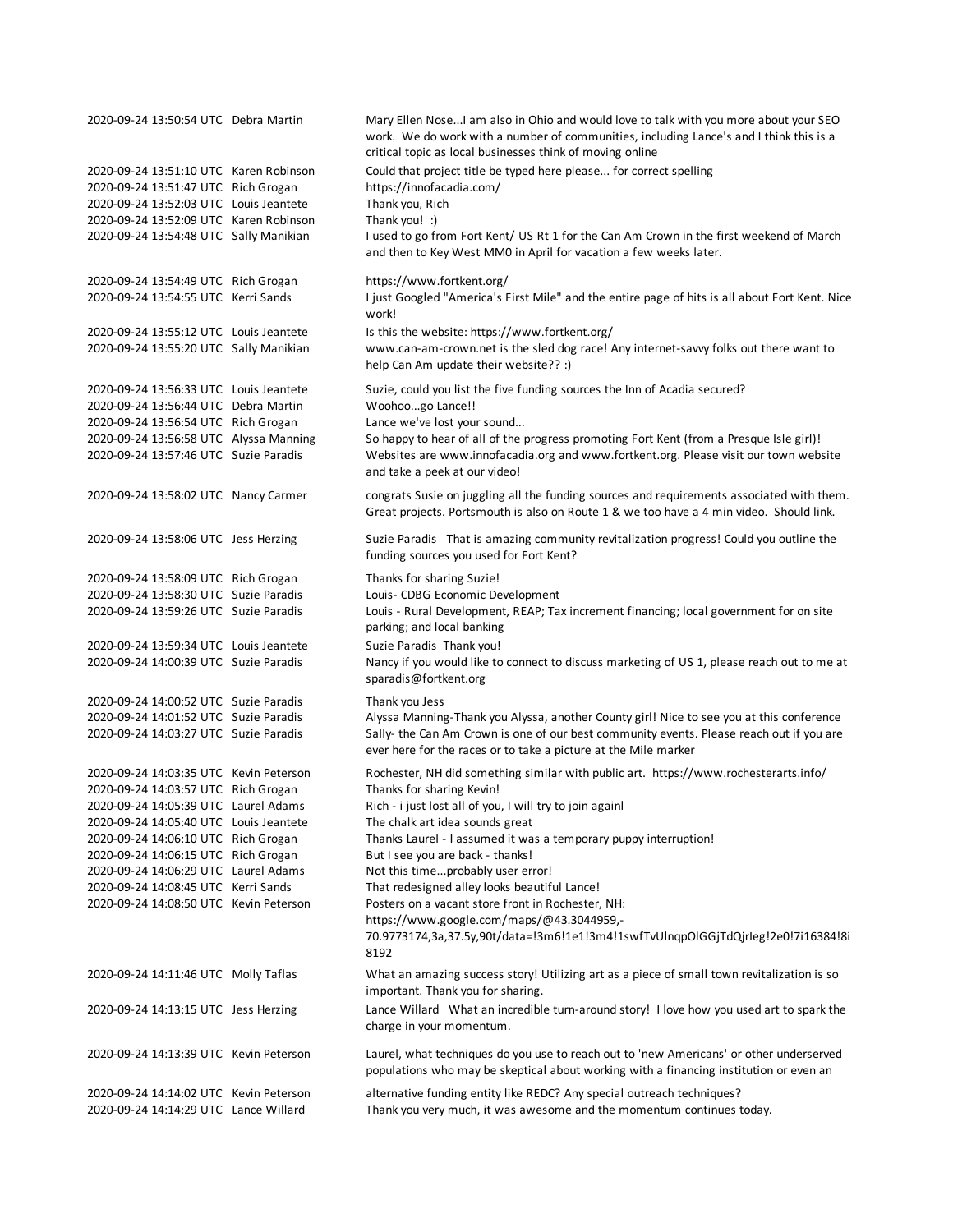| 2020-09-24 14:14:41 UTC Louis Jeantete                                           | Have any communiites attracted Program Related Investment funding from local / regional<br>foundations?                                                                                                                                                                                                                                                                      |
|----------------------------------------------------------------------------------|------------------------------------------------------------------------------------------------------------------------------------------------------------------------------------------------------------------------------------------------------------------------------------------------------------------------------------------------------------------------------|
| 2020-09-24 14:16:31 UTC Kerri Sands                                              | Any thoughts from the speakers (or participants) about an overall "formula" for sparking<br>entrepreneurship - is there a perfect storm of space + funding + local champions +<br>economic trends + natural resources that anyone has seen? Or is this an artificial idea<br>given what we've heard today about small steps rather than big perfect packages?                |
| 2020-09-24 14:16:58 UTC Cory Finch                                               | Sarah, in your opinion, where should traffic management fit into the layout of already<br>established businesses? In Jaffrey, I am aware that a well-appreciated business was<br>closed in order to install a rotary for the roadway. Obviously, a roadway is not the same as<br>a septic system, but I am curious as to where it would rank in the aforementioned scenario. |
| 2020-09-24 14:16:58 UTC Brianna Drohen                                           | Sarah Ashton how did you get the community engaged? We struggle with low-population<br>density and the challenges for interest in economic development that come with low-<br>income areas.                                                                                                                                                                                  |
| 2020-09-24 14:17:55 UTC Brianna Drohen<br>2020-09-24 14:20:37 UTC Kevin Peterson | Kerri Sands great question! I second that.<br>Laurel--Good to know that perhaps more traditional marketing and outreach efforts my not<br>be as effective                                                                                                                                                                                                                    |
| 2020-09-24 14:20:51 UTC Jessica Muise                                            | Not a list for funding, but The New England Foundation for the Arts maintains<br>CreativeGround.org, a free directory for the creative economy, and may be useful for folks<br>to check out - https://www.creativeground.org/                                                                                                                                                |
| 2020-09-24 14:21:26 UTC Louis Jeantete<br>2020-09-24 14:21:46 UTC Kevin Peterson | It's all good! Thank you for asking<br>One potential funding source: your local Community Foundation, for grants and, possibly,<br>for investment capital.                                                                                                                                                                                                                   |
| 2020-09-24 14:22:45 UTC Kerri Sands                                              | Great points Lance, thank you.                                                                                                                                                                                                                                                                                                                                               |
| 2020-09-24 14:24:18 UTC Kerri Sands                                              | Very helpful, you can't see me but I'm nodding in agreement.                                                                                                                                                                                                                                                                                                                 |
| 2020-09-24 14:24:27 UTC Laurel Adams                                             | Agreed, Kevin -traditional marketing can work well for traditional gap financing and TA,<br>but when you have a group that has repeatedly been turned down by the conventional<br>market, you need to first build trust and then make continual efforts to stay engaged.                                                                                                     |
| 2020-09-24 14:25:58 UTC Lance Willard                                            | Thanks Kerri                                                                                                                                                                                                                                                                                                                                                                 |
| 2020-09-24 14:27:09 UTC Brianna Drohen                                           | Jessica Muise Hello from LaunchSpace! We are working with the Creative Economy<br>Network in Western, MA and are using the Creative Ground site for our map for tourists!                                                                                                                                                                                                    |
| 2020-09-24 14:33:42 UTC Louis Jeantete                                           | I have a general question to the panel--when conducting, grassroots, community outreach<br>work / information gathering of business owners & community stakeholders, did you use<br>software to gather the data and if so, what software did you use?                                                                                                                        |
| 2020-09-24 14:34:37 UTC Debra Martin                                             | Agreed Laura, about the ag and food interests. Local foods will likely get even bigger due<br>to the pandemic and growing awareness of food security issues.                                                                                                                                                                                                                 |
| 2020-09-24 14:35:00 UTC Kevin Peterson                                           | i would add outdoor recreation to the arts/agriculture mix, particularly given the<br>challenges that COVID has created for more traditional arts venues.                                                                                                                                                                                                                    |
| 2020-09-24 14:36:51 UTC Mary Ellen Nose                                          | Laurel - was it expensive to do the study?                                                                                                                                                                                                                                                                                                                                   |
| 2020-09-24 14:37:05 UTC Kevin Peterson                                           | hannah Grimes just received some grant funding to study what are the successful<br>elements of they are using to create a robust entrepreneurial-support ecosystem                                                                                                                                                                                                           |
| 2020-09-24 14:37:27 UTC Brianna Drohen                                           | Local hospital and Community Action office can also give good information about<br>community health and needs.                                                                                                                                                                                                                                                               |
| 2020-09-24 14:39:50 UTC Laurel Adams                                             | Hi Mary Ellen - It was ~\$30,000 but please consider it was a statewide needs assessment<br>with a lot of interviews/site visits, so a pretty robust final product.                                                                                                                                                                                                          |
| 2020-09-24 14:42:53 UTC Louis Jeantete                                           | Lance Willard Thank you!                                                                                                                                                                                                                                                                                                                                                     |
| 2020-09-24 14:44:05 UTC Lance Willard                                            | You are very welcome!                                                                                                                                                                                                                                                                                                                                                        |
| 2020-09-24 14:44:50 UTC Kerri Sands                                              | Thank you to everyone!                                                                                                                                                                                                                                                                                                                                                       |
| 2020-09-24 14:44:54 UTC Kevin Peterson                                           | Good job, Rich!                                                                                                                                                                                                                                                                                                                                                              |
| 2020-09-24 14:45:09 UTC Kevin Peterson                                           | Thanks to all the panelists for your insights                                                                                                                                                                                                                                                                                                                                |
| 2020-09-24 14:45:11 UTC Dale Montrone                                            | Thanks everyone! Excellent session.                                                                                                                                                                                                                                                                                                                                          |
| 2020-09-24 14:45:19 UTC Landen Schaelling                                        | Thank you everyone!                                                                                                                                                                                                                                                                                                                                                          |
| 2020-09-24 14:45:24 UTC Cindy Foster                                             | Thank you! Can't wait to get up to Keene again!                                                                                                                                                                                                                                                                                                                              |